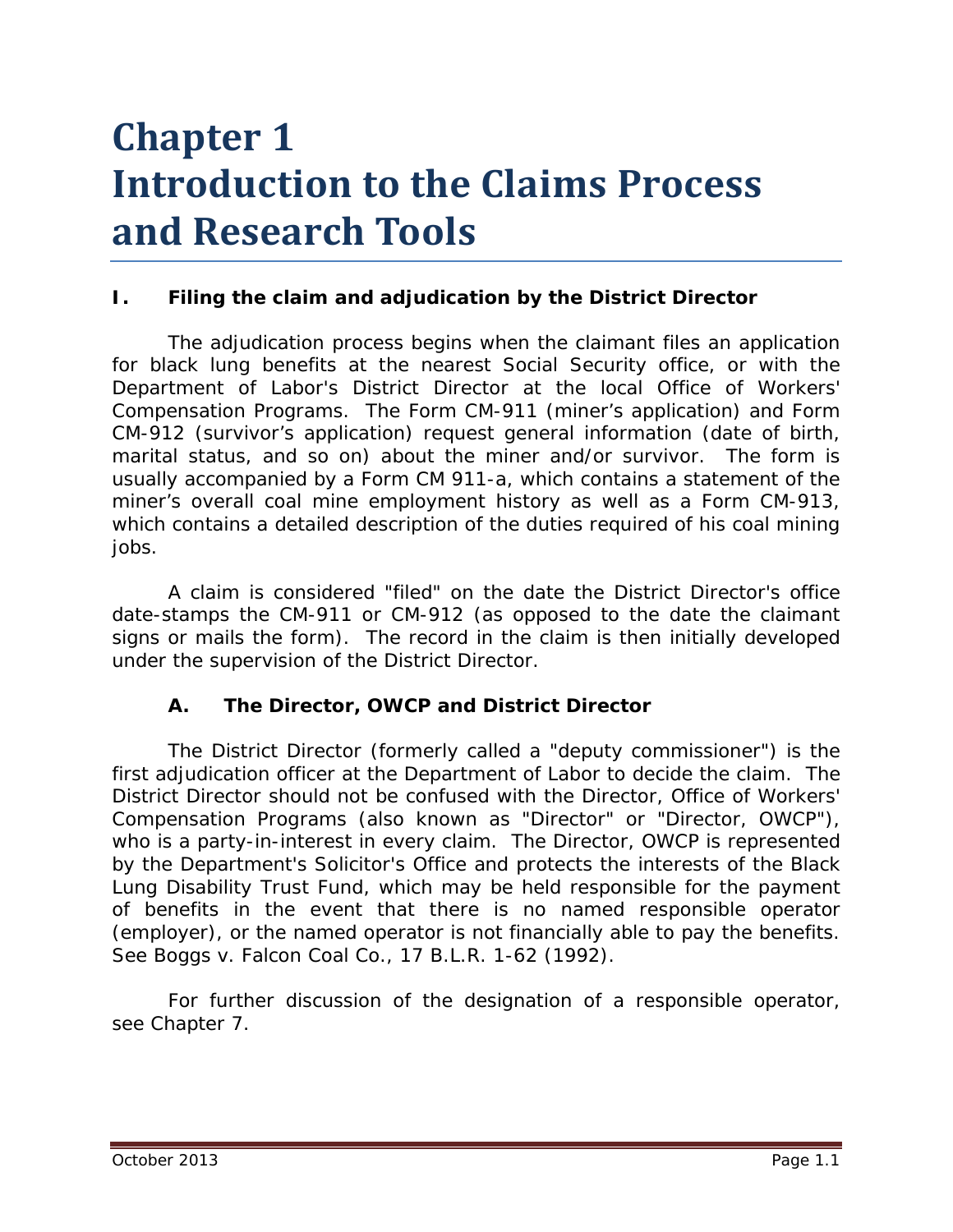#### **B. Development of the record and the 20 C.F.R. § 725.406 examination**

Once a *miner* files an original claim, or a subsequent claim under 20 C.F.R. § 725.309, the District Director must provide him/her with a complete medical evaluation. This medical evaluation is provided at no cost to the miner. 20 C.F.R. § 725.406).<sup>[1](#page-1-0)</sup> Moreover, the amended regulations provide that the miner may select the physician who will conduct the examination from a list provided by the District Director and the results of the evaluation "shall not be counted as evidence submitted by the miner under § 725.414." 20 C.F.R. § 725.406(b). As you will learn, however, a miner is *not* entitled to this free examination where a petition for modification has been filed under 20 C.F.R. § 725.310.

Usually this independent medical evaluation will be reported by the physician on a Form CM-787. If the physician's opinion is not credible or is incomplete, then the District Director has not complied with the requirements of 20 C.F.R. § 725.406 and the case must be remanded for a complete medical evaluation. *Pettry v. Director, OWCP*, 14 B.L.R. 1-98 (1990); *Hall v. Director, OWCP*, 14 B.L.R. 1-51 (1990) (Administrative Law Judge may require District Director to provide complete pulmonary evaluation to miner who files a duplicate claim). *See also Cline v. Director, OWCP*, 917 F.2d 9 (8<sup>th</sup> Cir. 1990) (case remanded to the Administrative Law Judge for hearing wherein the Department's physician would be asked to comment on the etiology of the miner's pneumoconiosis); *Newman v. Director, OWCP, 745 F.2d* 1162 (8<sup>th</sup> Cir. 1984).

For additional discussion of the Department's obligation to provide a complete pulmonary evaluation under 20 C.F.R. § 725.406, and the Administrative Law Judge's authority to remand a claim based on a deficient examination, *see* Chapter 26.

# **C. The evidentiary limitations at 20 C.F.R. § 725.414**

The evidentiary limitations regulation at 20 C.F.R. § 725.414 is found in editions of the Code of Federal Regulations that post-date 2000. These limitations are applicable to any miner's or survivor's claim filed *after* January 19, 2001. 20 C.F.R. § 725.2. And, for petitions for modification, it is the date of filing the underlying claim, not the date the petition was filed, which controls applicability of the evidence limitations. 20 C.F.R. § 725.2(c).

 $\overline{a}$ 

<span id="page-1-0"></span><sup>1</sup> Formerly 20 C.F.R. § 725.405(b) (2000). *See also Hodges v. Bethenergy Mines, Inc.*, 18 B.L.R. 1-84 (1994).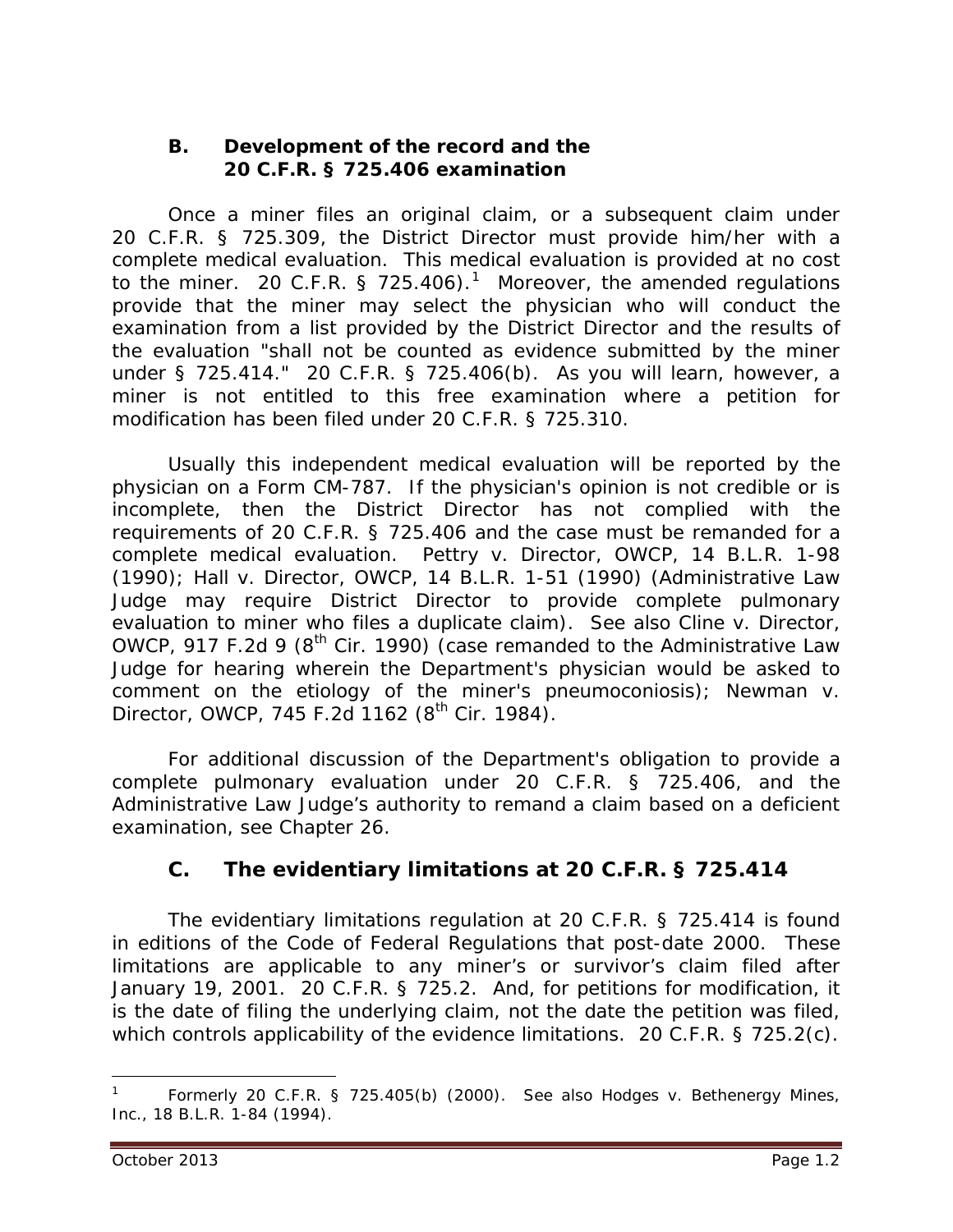During processing of the claim at the District Director and Administrative Law Judge levels, a miner may be evaluated by physicians of his/her choice as well as physicians designated by the responsible operator. Medical evidence constitutes the core of a black lung claim and, therefore, the record will normally contain a number of analog chest x-rays, pulmonary function studies, blood gas studies, and physicians' reports. Many claim files also contain autopsy or biopsy reports as well as "other evidence" under 20 C.F.R. § 718.107, such as CT-scans and digital x-rays.

For black lung claims filed on or before January 19, 2001, there were very few restrictions on the admission of medical evidence. However, as previously noted, under the amended regulations (which apply to claims filed after January 19, 2001), the submission of medical evidence is restricted. 20 C.F.R. § 725.414(a). These restrictions, along with most of the other regulatory amendments, were upheld in *National Mining Ass'n., et al. v. Dep't. of Labor*, 292 F.3d 849 (D.C. Cir. 2002).

For a discussion of these evidentiary limitations, *see* Chapter 4.

## **D. Adjudication by the District Director**

In addition to the institution of evidentiary limitations, the amended regulations significantly altered the processing of claims at the District Director's level.<sup>[2](#page-2-0)</sup> The primary focus of the District Director under the amended regulations is to ensure that the proper responsible operator is named. This is because, unlike regulations applicable to claims filed on or before January 19, 2001 where the District Director could name multiple potentially liable operators, only one operator may be named under the amended regulations.

So, in claims filed by a miner or survivor, the District Director reviews the miner's Social Security records and any other probative evidence to identify the *last* mine operator for which the miner worked for *at least a period of one year*, or multiple periods of time that add up to one year. This potentially liable operator will receive a written notice from the District Director that a claim for benefits has been filed. 20 C.F.R. § 725.407.

<span id="page-2-0"></span><sup>2</sup> For claims filed on or before January 19, 2001, refer to the applicable regulations regarding processing of claims by the District Director located in the Code of Federal Regulations (2000 or earlier edition). Two major distinctions between the old and new regulations are: (1) under the old regulations the District Director was not limited in the number of operators that could be named as potentially responsible for the payment of benefits; and (2) the old regulations contain no evidentiary limitations.  $\overline{a}$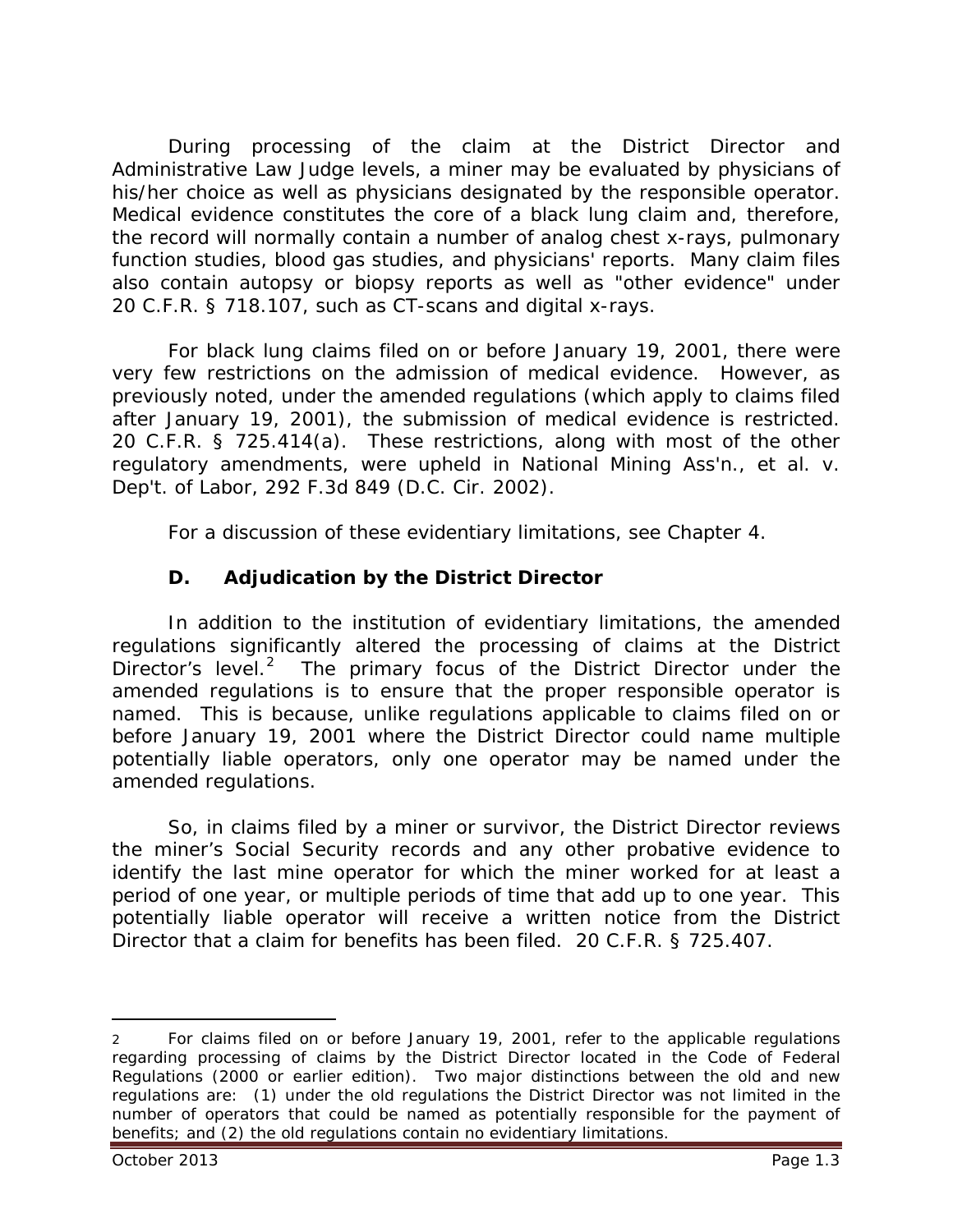The named operator has an opportunity to present evidence that it was not the last employer of the miner for a period of at least one year, or that it is financially incapable of paying benefits. Here, it is not uncommon for the named employer to have the miner or survivor deposed in an attempt to resolve the issue. Importantly, an employer *must* present any evidence challenging its designation to the District Director. No additional evidence on this issue may be accepted by the Administrative Law Judge absent a finding of "extraordinary circumstances."

During this same time period that the claim is pending before the District Director, both parties will receive a Schedule for the Submission of Additional Evidence (SSAE). 20 C.F.R. § 725.410. This presents an opportunity for the parties to proffer medical evidence in support or, or opposition to, entitlement to benefits. Additionally, the named operator has 30 days to "specifically indicate whether (it) agrees or disagrees with the district director's designation." 20 C.F.R. § 725.412. Failure of the named employer to timely respond to the SSAE results in the following: (1) the operator shall be deemed to have accepted the District Director's designation; and (2) the operator shall be deemed to have contested the claimant's entitlement to benefits.

During the processing of the claim, the District Director may elect to hold an informal conference with the parties in an effort to resolve certain issues in the claim. In the end, the District Director will issue a *proposed decision and order*. 20 C.F.R. § 725.418. The decision is "proposed" because, only after passage of 30 days from the time it is issued will the decision become "final" and "effective." Within that 30-day timeframe, any party who is dissatisfied with the proposed decision may request a formal hearing before the Administrative Law Judge, or may request that the District Director "revise" the proposed decision. 20 C.F.R. § 725.419.

If a hearing is requested, the District Director compiles the formal record for referral to the Office of Administrative Law Judges. 20 C.F.R. § 725.421. Each document received by the District Director while the claim is pending at that level is assigned a "Director's Exhibit" number. These documents will include the application for benefits, Social Security records, marriage and/or birth records, correspondence to and from the parties, the report and testing from the 20 C.F.R. § 725.406 examination, and any medical evidence submitted by the parties. It is important to bear in mind that, even though medical evidence submitted by the parties while the claim is pending before the District Director will receive a "Director's Exhibit" number, this evidence still belongs to the party that submitted it for purposes of the evidentiary limitations at 20 C.F.R. § 725.414.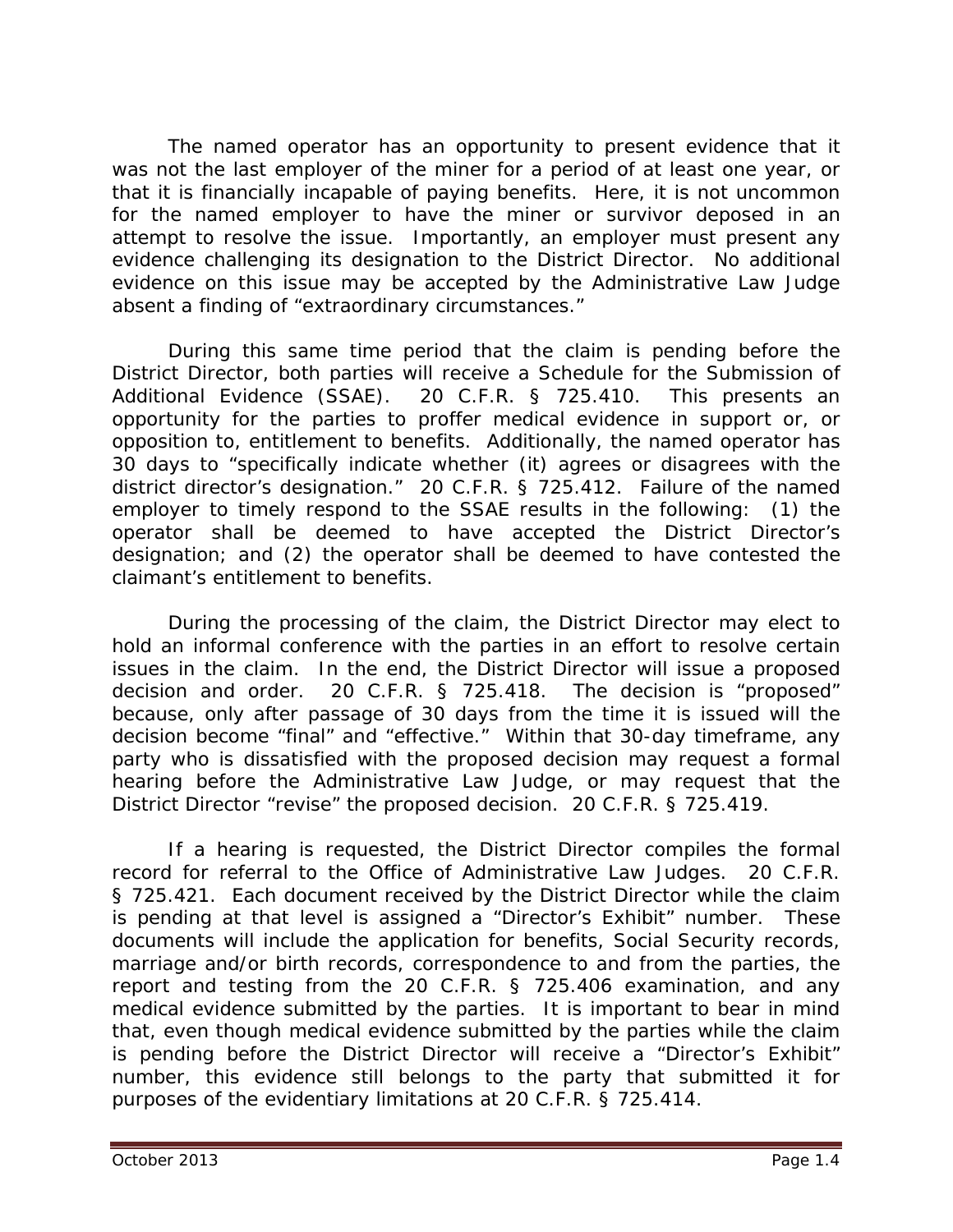The formal record generally is organized by date-chronology; that is, the application for benefits is located at the bottom of the formal record and an index of exhibits, transmittal letter, and Form CM-1025 (containing a list of contested issues) will be found at the top of the file.

## **E. Determination of the responsible operator**

Under the amended regulations, the District Director must determine the one employer that would be responsible for the payment of benefits if the claim is ultimately awarded.

## **1. Claims filed on or before January 19, 2001**

If there are multiple employers listed, the District Director should make a factual determination as to the single employer, which is responsible for the payment of benefits. Occasionally, a case filed on or before January 19, 2001 will reach the Administrative Law Judge with multiple employers listed. This is because the Benefits Review Board held that, where one employer is designated by the District Director as the responsible operator and is subsequently dismissed by the Administrative Law Judge who determines that another operator should have been so designated, the Black Lung Disability Trust Fund becomes responsible for the payment of benefits. *Crabtree v. Bethlehem Steel Corp.*, 7 B.L.R. 1-354 (1984). *See also Director, OWCP v. Trace Fork Coal Co. [Matney]*, 67 F.3d 503 (4<sup>th</sup> Cir. 1995), *rev'g. in part sub nom.*, *Matney v. Trace Fork Coal Co.*, 17 B.L.R. 1-145 (1993) (on appeal to the Fourth Circuit, Case No. 93-2379); *England v. Island Creek Coal Co.*, 17 B.L.R. 1-141 (1993); *Sisko v. Helen Mining Co.*, 8 B.L.R. 1-272 (1985); *Director, OWCP v. Oglebay Norton*, 877 F.2d 1300 (6th Cir. 1989) (the Sixth Circuit modified the application of *Crabtree* to permit a redetermination of the responsible operator at any time prior to a hearing by the judge).

The rationale underlying the Board's holding in *Crabtree* is that the employer who should have been designated was prejudiced in that it did not have notice and an opportunity to be heard at the level of the District Director and Administrative Law Judge and, therefore, did not participate in the development of the record.

For a discussion regarding naming the proper responsible operator, *see* Chapter 7.

## **2. Claims filed after January 19, 2001**

Under the amended regulations, the provisions at 20 C.F.R. § 725.418(c) require that the District Director name a single responsible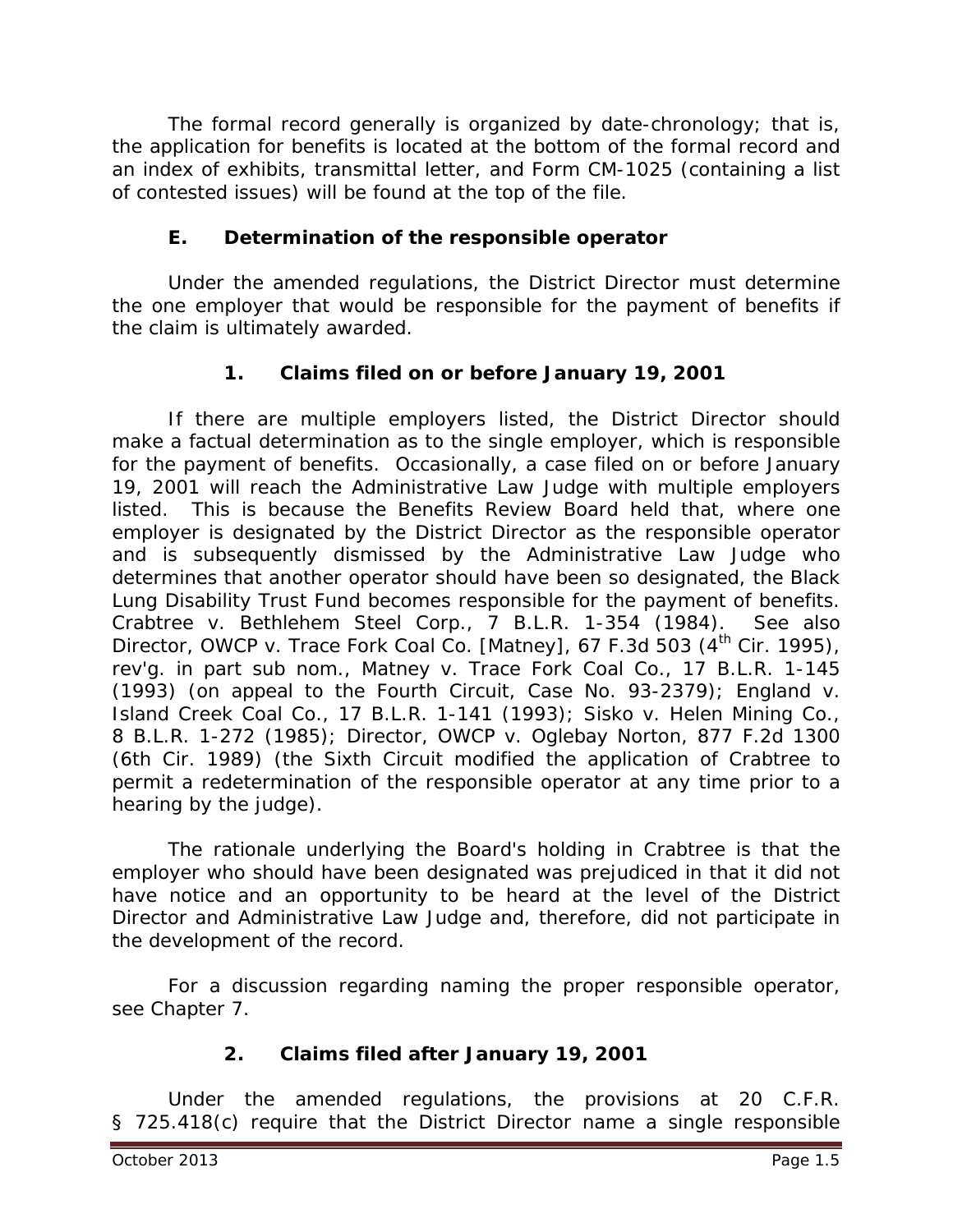operator, which is potentially liable for the payment of benefits. All other potentially responsible operators are dismissed by the District Director. Therefore, a claim that is referred to an Administrative Law Judge under the amended regulations will have only one operator named. If there is no responsible operator, or the named operator is financially incapable of paying benefits, then the Black Lung Disability Trust Fund may be held liable for the payment of benefits.

Of particular importance is, under the amended regulations at 20 C.F.R. § 725.465(b), "[t]he Administrative Law Judge shall not dismiss the operator designated as the responsible operator by the District Director, except upon the motion or written agreement of the Director." Therefore, if the Administrative Law Judge awards benefits and finds the named operator was not properly designated, then s/he would order payment of benefits by the Black Lung Disability Trust Fund.

# **F. The District Director's proposed decision and order**

Upon receipt of any additional evidence, the District Director will issue a proposed decision and order awarding or denying benefits (*i.e.*, the Form CM-1098 for an Award of Benefits), which constitutes the District Director's final adjudication of the matter. 20 C.F.R. § 725.418. Once the District Director issues this proposed decision, the unsuccessful party has 30 days in which to request a formal hearing before an Administrative Law Judge. 20 C.F.R. § 725.419 $(a)$ .<sup>[3](#page-5-0)</sup> In those cases where the employer requests a formal hearing and continues to dispute the claimant's entitlement to benefits or its designation as the responsible operator, then the Director, OWCP will make payments from the Black Lung Disability Trust Fund until the claim is finally adjudicated. 20 C.F.R. § 725.420(c).

# **II. The request for a formal hearing**

# **A. Generally**

If an employer or claimant is dissatisfied with the District Director's proposed decision and order, a request for a formal hearing may be made. 20 C.F.R. § 725.419(a). If the request is timely filed, then the District Director will transmit the file to the Office of Administrative Law Judges with

<span id="page-5-0"></span><sup>3</sup> Under the amended regulations at 20 C.F.R. § 725.419(a), the dissatisfied party may also request a "revision" of the proposed decision and order. In essence, the party is asking the District Director to reconsider one or more of the findings in the proposed decision. Here, the District Director may modify the proposed decision and issue it, or s/he may elect to reaffirm the findings and conclusions of the proposed decision. At that point, any dissatisfied party again has 30 days to request a hearing before an Administrative Law Judge.  $\overline{a}$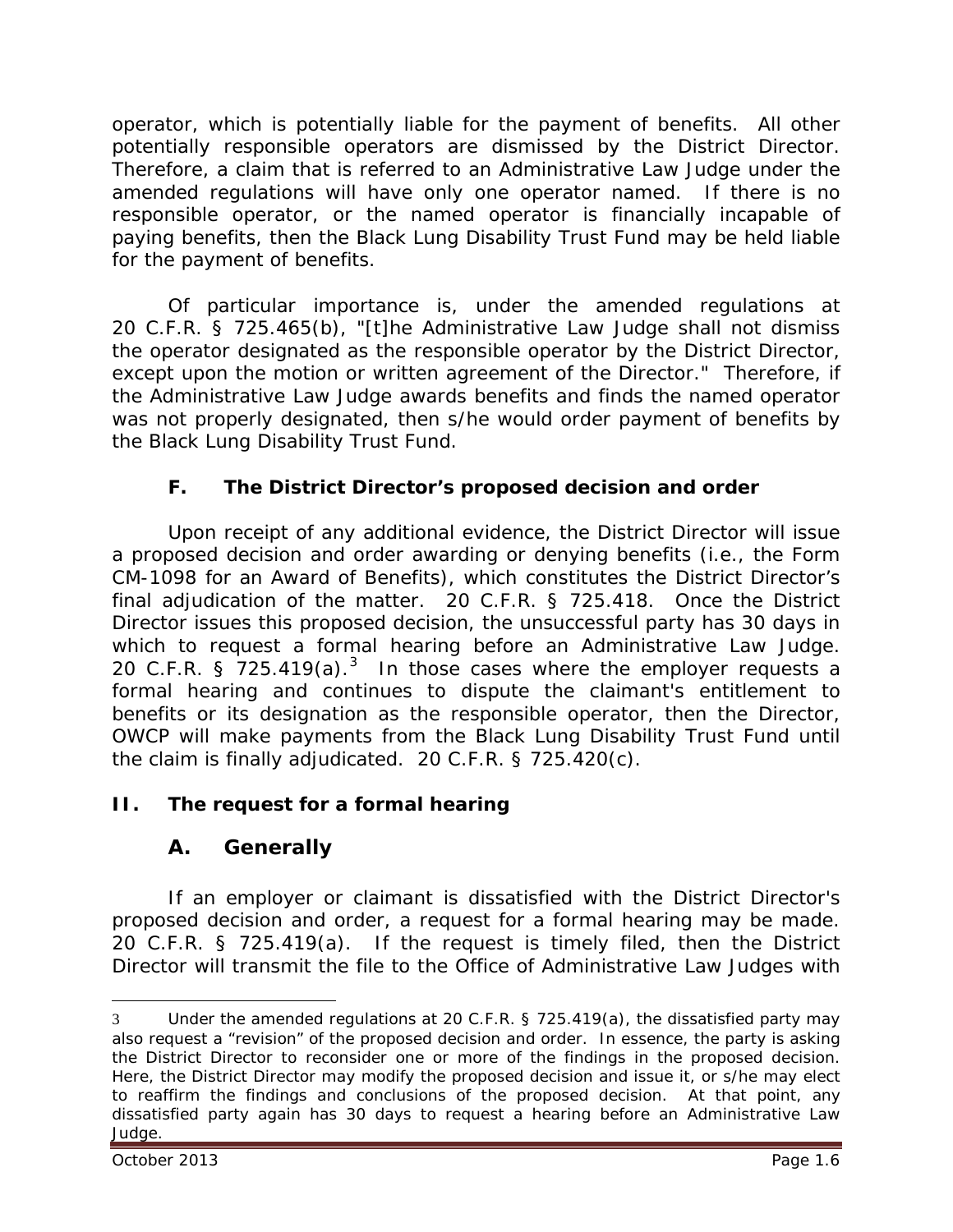a list of parties on the Form CM-1025a and a list of contested issues on a Form CM-1025. 20 C.F.R. § 725.421.

Given the informal nature of the black lung claims process, considerable latitude is afforded claimants in construing hearing requests. Almost any informal communication submitted to the District Director at any point during the pendency of the claim at that level may be considered a hearing request. In *Plesh v. Director, OWCP*, 71 F.3d 103  $(3<sup>rd</sup>$  Cir. 1995), the Third Circuit held a letter, wherein the miner stated, "I am appealing this as of now," constituted a formal hearing request thus, triggering the District Director's duty to refer all contested issues to the Office of Administrative Law Judges for resolution. This is so, according to the court, even where the hearing request is "premature." In *Plesh*, the hearing request was filed after issuance of an order to show cause, but prior to entry of the District Director's proposed decision and order. The court found the letter preserved Claimant's right to a hearing such that it was unnecessary for him to file a second request.

The amended regulations at 20 C.F.R. § 725.418(c) have codified the *Plesh* decision to make clear that any premature hearing request will be considered valid, and the District Director will forward the claim to the Office of Administrative Law Judges. 20 C.F.R. § 725.418(c).

Once a claim file is received by the Office of Administrative Law Judges, it is assigned a docket number based on the fiscal year and sequential order in which it was received. Claims assigned sequential numbers from 0 to 4,999 are governed by the pre-2000 regulations, whereas claims governed by the 2000 regulatory amendments receive sequential numbers from 5,000 and over. For example, the 201<sup>st</sup> miner's or survivor's black lung benefits claim received in fiscal year 2013, and which is governed by the 2000 regulatory amendments, would be docketed as "2013- BLA-5201." The case is then assigned to an Administrative Law Judge who schedules the case for a hearing, and issues a decision and order after conducting a *de novo* review of the record and deciding all questions of fact and law.

The issues listed on the Form CM-1025 may be amended within the discretion of the Administrative Law Judge, provided the opposing party is given adequate notice and an opportunity to develop evidence with regard to the issues. *Perry v. Director, OWCP*, BRB No. 91-1197 BLA (Apr. 28, 1993)(unpub.) (citing *Carpenter v. Eastern Assoc. Coal Corp.*, 6 B.L.R. 1-784 (1984)).

For a discussion regarding amending issues listed on the Form CM-1025, *see* Chapter 26*.*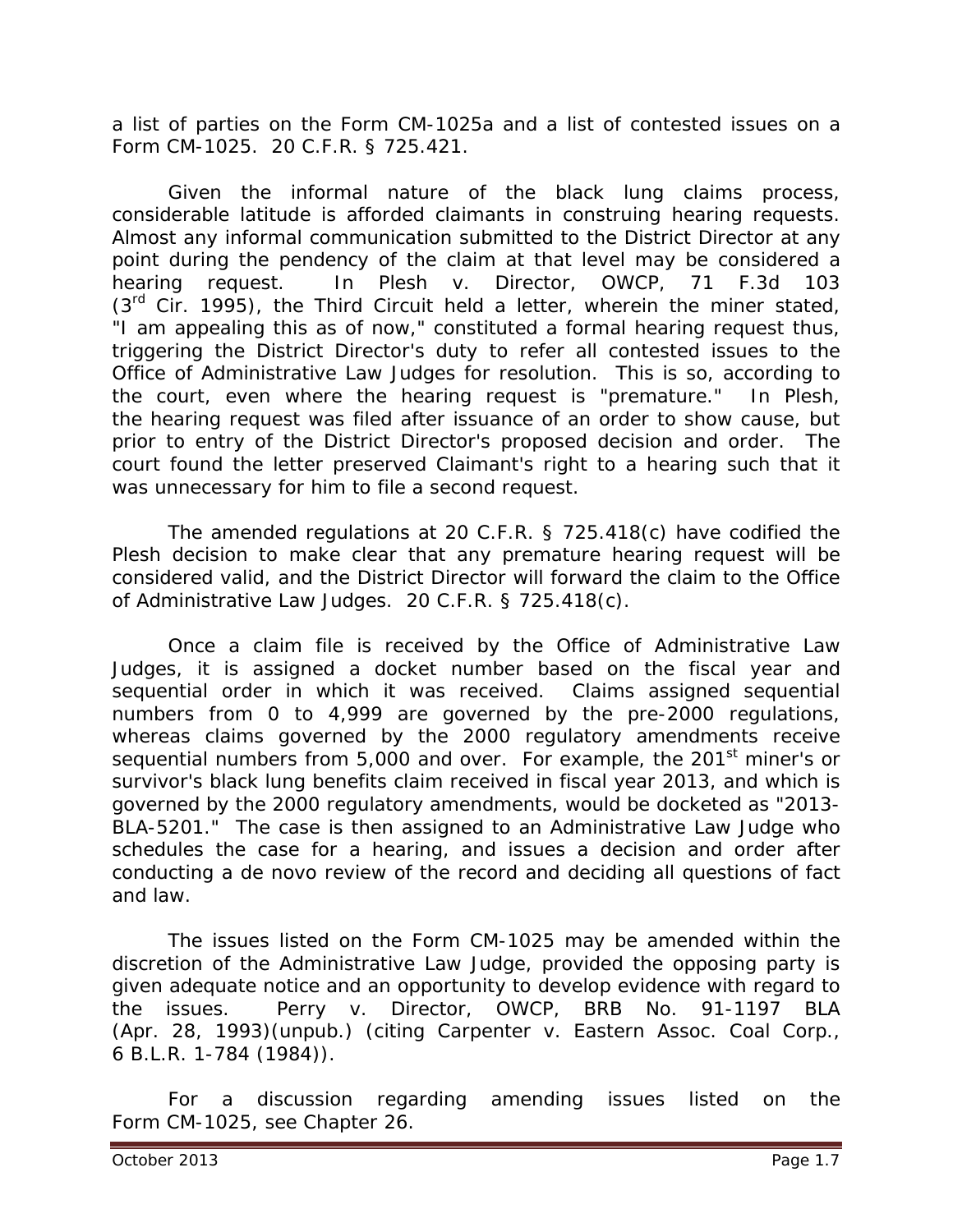## **B. The parties have 30 days to request a hearing**

As previously-noted, the parties have 30 days from the date of issuance of the District Director's proposed decision and order to request a hearing before the Administrative Law Judge. Calculation of this 30 day timeframe was the subject of the Board's decision in *W.L. v. Director, OWCP*, 24 B.L.R. 1-99 (2008). Under the facts of that case, the District Director's service sheet stated his proposed decision and order denying benefits was mailed to the parties on October 14, 2005. However, the envelope containing the proposed decision was postmarked October 19, 2005, and Claimant filed a hearing request on November 18, 2005.

The claim was forwarded to the Office of Administrative Law Judges at which point counsel for the Director, OWCP argued Claimant's hearing request was untimely. The Administrative Law Judge agreed. Claimant appealed this decision and, as noted by the Board, the Director, OWCP changed its position regarding the timeliness of claimant's hearing request:

The Director notes that he took a contrary position before the administrative law judge as to the timeliness of the hearing request 'without fully considering the ramifications of the district director's late service of the proposed decision and order . . . which renders the hearing request timely.

Citing to 20 C.F.R. § 725.419(a), the Board noted the hearing must be requested within 30 days of the "date of issuance of a proposed decision and order . . .." 20 C.F.R. § 725.419(a). Here, although the service sheet of the *Proposed Decision and Order* indicated it was mailed on October 14, 2005, the postmark date on the envelope was October 19, 2005. The Board concluded the postmark date was controlling and, therefore, Claimant's November 18, 2005 hearing request was timely.

# **C. How decisions are captioned**

Given privacy concerns regarding publishing the names of miners and survivors on final decisions and orders issued by Administrative Law Judges, there was a period of time where only the initials of the names of the miners and survivors were used in the captions of cases. However, this practice was short-lived when, in *National Assoc. of Waterfront Employers v. Solis*, 665 F.Supp.2d 10 (D.D.C. 2009), the district judge held the "Rule requiring the use of claimants' initials in ALJ decisions and orders under the Longshore Act and the Black Lung Act will be set aside and its enforcement will be enjoined."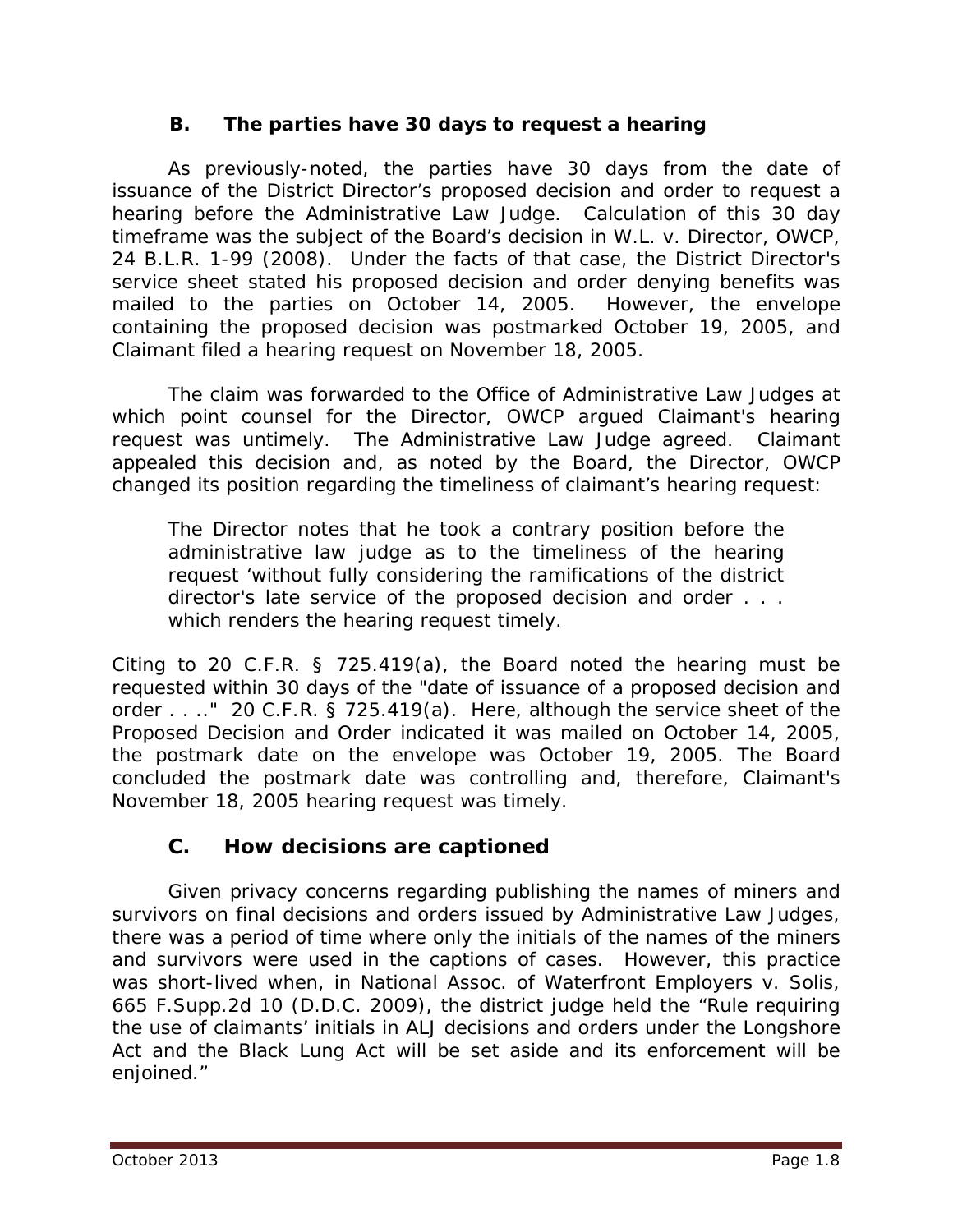## **D. Party qualified to pursue the claim**

On occasion, the miner or survivor will die during pendency of a claim for benefits. This does not, however, mean the claim is automatically finished. A representative of the estate of the claimant may elect to enter an appearance and continue pursuit of the claim. 20 C.F.R. §§ 725.360 and 725.545. Often, it is the widow of a miner who elects to pursue the miner's claim while, at the same time, filing a survivor's claim for benefits.

In *Spangler v. Donna Kay Coal Co.*, 24 B.L.R. 1-183 (2010), where the miner died during pendency of the claim, the Board held it was not proper to substitute the miner's daughter-in-law as a party to the claim without adequate consideration of the factors at 20 C.F.R. § 725.545(e). Under the facts of the case, the Administrative Law Judge held Employer failed to present "any evidence that claimant was not acting on behalf of the miner's estate" such that the daughter-in-law was permitted to proceed with the miner's claim for benefits. The Board cited to 20 C.F.R. §§ 725.360 and 725.545 to hold:

Because the administrative law judge did not properly consider whether claimant qualified as a legal representative under 20 C.F.R. § 725.545(e), we must vacate the administrative law judge's determination that claimant is a proper party to these proceedings.

. . .

Whether claimant is a proper party is a question of fact for the administrative law judge to resolve based upon the application of the regulations.

The Board noted, on remand, the "administrative law judge may reopen the record for the submission of evidence relevant to this issue, or entertain motions from any other person who claims the right to proceed on behalf of the miner or his estate."

Similarly, in *F.L. v. Zeigler Coal Co.*, BRB No. 08-0302 BLA (Jan. 29, 2009) (unpub.), Employer moved to dismiss the black lung claim because there was no "proper party-in-interest to proceed with its adjudication." Counsel for Claimant maintained the "miner's grandson ha[d] an interest in protecting the award of benefits because there were costs incurred by the miner in pursuing the claim, there could be outstanding benefits due the miner's estate, and there could be a claim against the miner's estate for the overpayment of benefits." Counsel also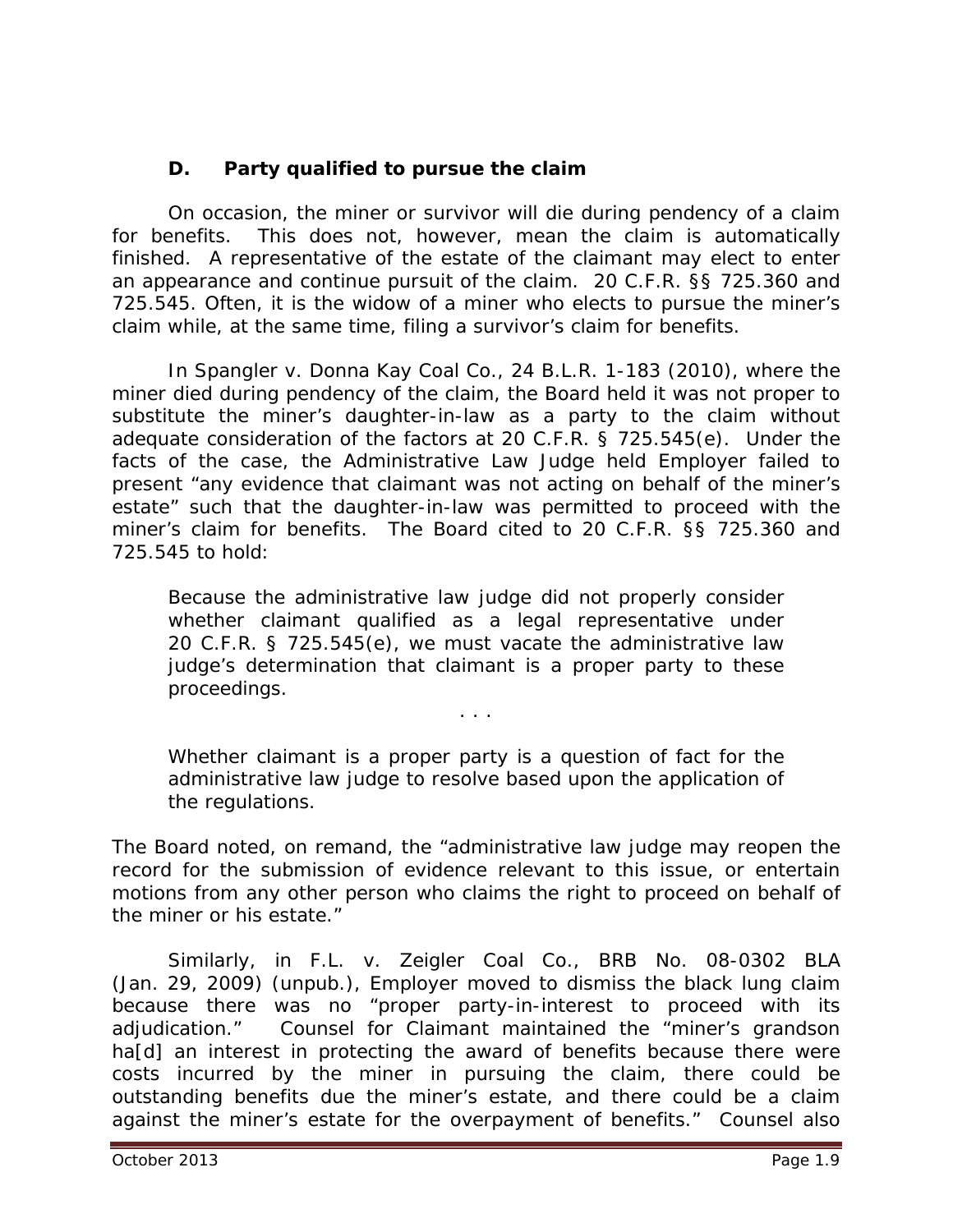asserted that Illinois law did not require probate of the miner's estate such that the grandson "did not have letters of administration to submit to the administrative law judge."

Nonetheless, the Administrative Law Judge subsequently "advised claimant's counsel to provide her with a copy of the death certificate and the letters of administration that authorized the miner's grandson to represent the miner's estate." In response, the Administrative Law Judge noted receipt of the death certificate, obituary, and "a letter from a law firm that referenced a trust agreement that was not in the record." In particular, the law firm's letter provided there "was no probate administration of the miner's estate because all of the miner's assets at the time of his death were held by his grandson as the trustee of a revocable living trust agreement."

 The Board noted, "[a]lthough the administrative law judge determined that this documentation was lacking in some respects regarding the authority of the miner's grandson to represent the miner's estate, she found that the miner's estate would remain the named party in the case." The Board upheld the Administrative Law Judge's finding and concluded, under 20 C.F.R. § 725.360, "it was not unreasonable for the administrative law judge to find that the miner's estate qualified as a party to the claim . . .."

## **III. The appellate process**

## **A. Circuit court jurisdiction**

In *Shupe v. Director, OWCP,* 12 B.L.R. 1-200, 1-202 (1989)(en banc), the location of the miner's last coal mine employment is determinative of the circuit court jurisdiction. Similarly, *Broyles v. Director, OWCP*, 143 F.3d 1348 (10<sup>th</sup> Cir. 1998), the Tenth Circuit held that a survivor's appeal must be filed in the jurisdiction where the miner's coal mine employment, and therefore his harmful exposure to coal dust, occurred. In so holding, the Tenth Circuit cited to *Kopp v. Director, OWCP*, 877 F.2d 307, 309 (4<sup>th</sup> Cir. 1989), wherein the Fourth Circuit held that "jurisdiction is appropriate only in the circuit where the miner's coal mine employment, and consequently his harmful exposure to coal dust, occurred." The *Kopp* court found, based on the record before it, the miner's "only exposure to coal dust occurred in the Seventh Circuit" such that the case would be transferred to that court for adjudication pursuant to 28 U.S.C. § 1631.

The circuit courts of appeals have accepted cases where the miner was engaged in coal mine employment in their jurisdiction, even if he last worked in the mines in another jurisdiction. For example, in *Hon v. Director, OWCP*, 699 F.2d 441 (8th Cir. 1983), the Eighth Circuit held "black lung disease is a 'cumulative' injury," which is "caused by extensive exposure to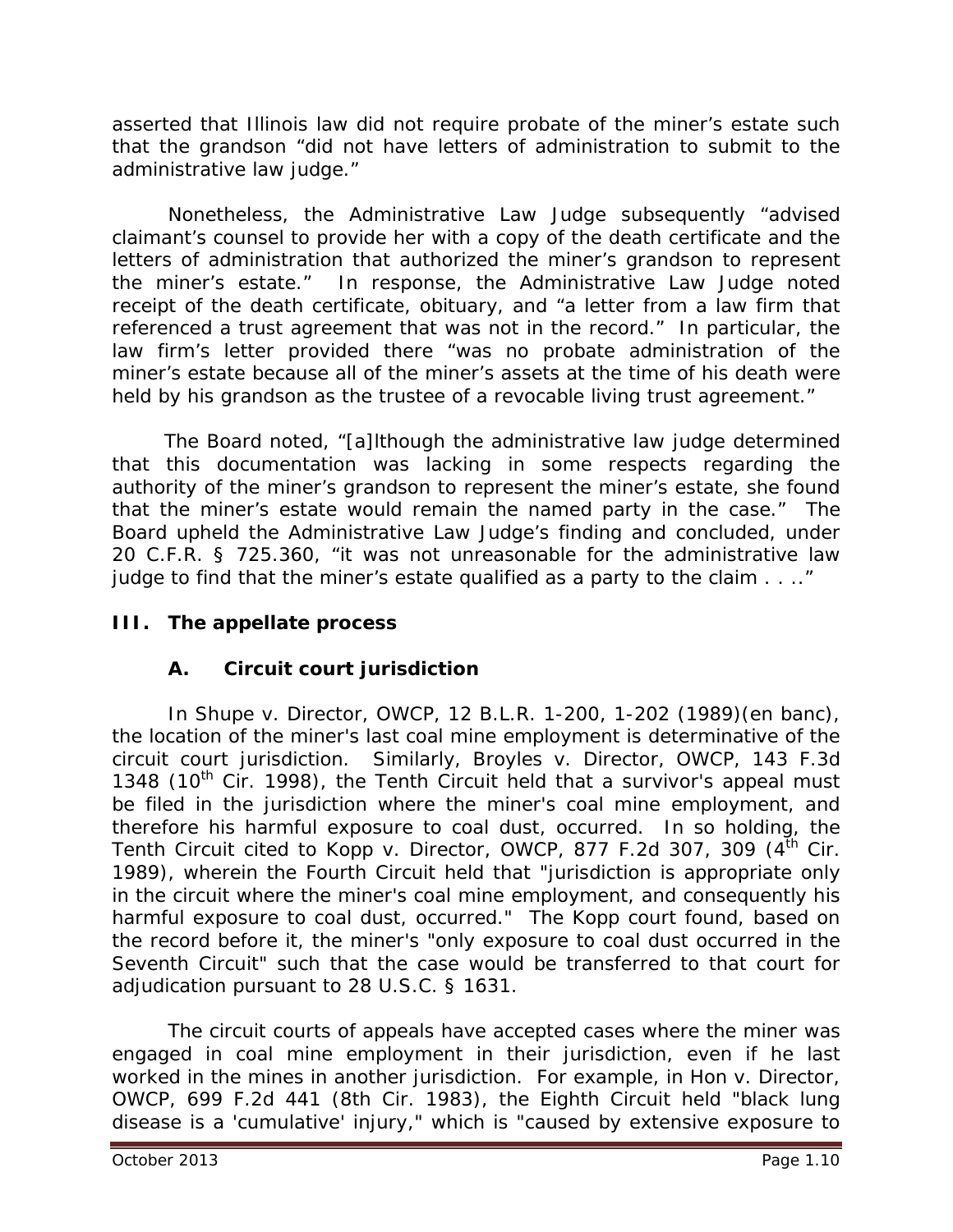coal dust, and it is impossible to say that any one exposure 'caused' the miner to get black lung." Consequently, the court rejected the "'last injurious contact'" rule stating the "appeal lies in any circuit in which claimant worked and was exposed to the danger, prior to manifestation of the injury." *See also Consolidation Coal Co. v. Director, OWCP [Kramer]*, 305 F.3d 203 (3d Cir. 2002) (appeal accepted where the miner last worked in the mines in West Virginia, but he had previous coal mine employment in Pennsylvania).

## **B. Appeal to the U.S. Circuit Court of Appeals**

Once the Benefits Review Board (Board) issues a decision affirming or reversing the decision of the Administrative Law Judge, any dissatisfied party has a right to appeal the Board's decision within 60 days of the date of its issuance. In *Mining Energy, Inc. v. Director, OWCP [Powers]*, 391 F.3d 571  $(4<sup>th</sup>$  Cir. 2004), the court dismissed Employer's appeal as untimely. Employer filed a petition for review with the court on October 28, 2002, which was 151 days after the Board denied relief requested by Employer on reconsideration by order dated May 30, 2002.

The court noted, under 33 U.S.C. § 921(c), a petition for review must be filed within 60 days of the date the Board issues its decision. Employer maintained it did not have *actual* notice of the May 2002 order until September 23, 2002, "when it received notification from the Department of Labor . . . regarding payment of benefits." The court agreed Employer was not properly served with the Board's May 2002 order. Employer argued a Board decision is not properly served under Section 921(c) "until and unless it has been both filed with the Board *and* properly served on the parties via certified mail, or until the party has received actual notice." (italics in original).

Citing to the plain language of the regulations at 20 C.F.R. § 802.410(a), the court held the 60 day period for filing a petition for review commences to run "when a Board decision is *filed* with the Clerk of the Board," without regard to whether the parties receive *actual* notice of the decision. As a result, the appeal was dismissed as untimely. However, in so holding, the court stated, "Our conclusion on this point does not negate the seriousness of the Board's failure to properly conduct its affairs, nor our disapproval of it."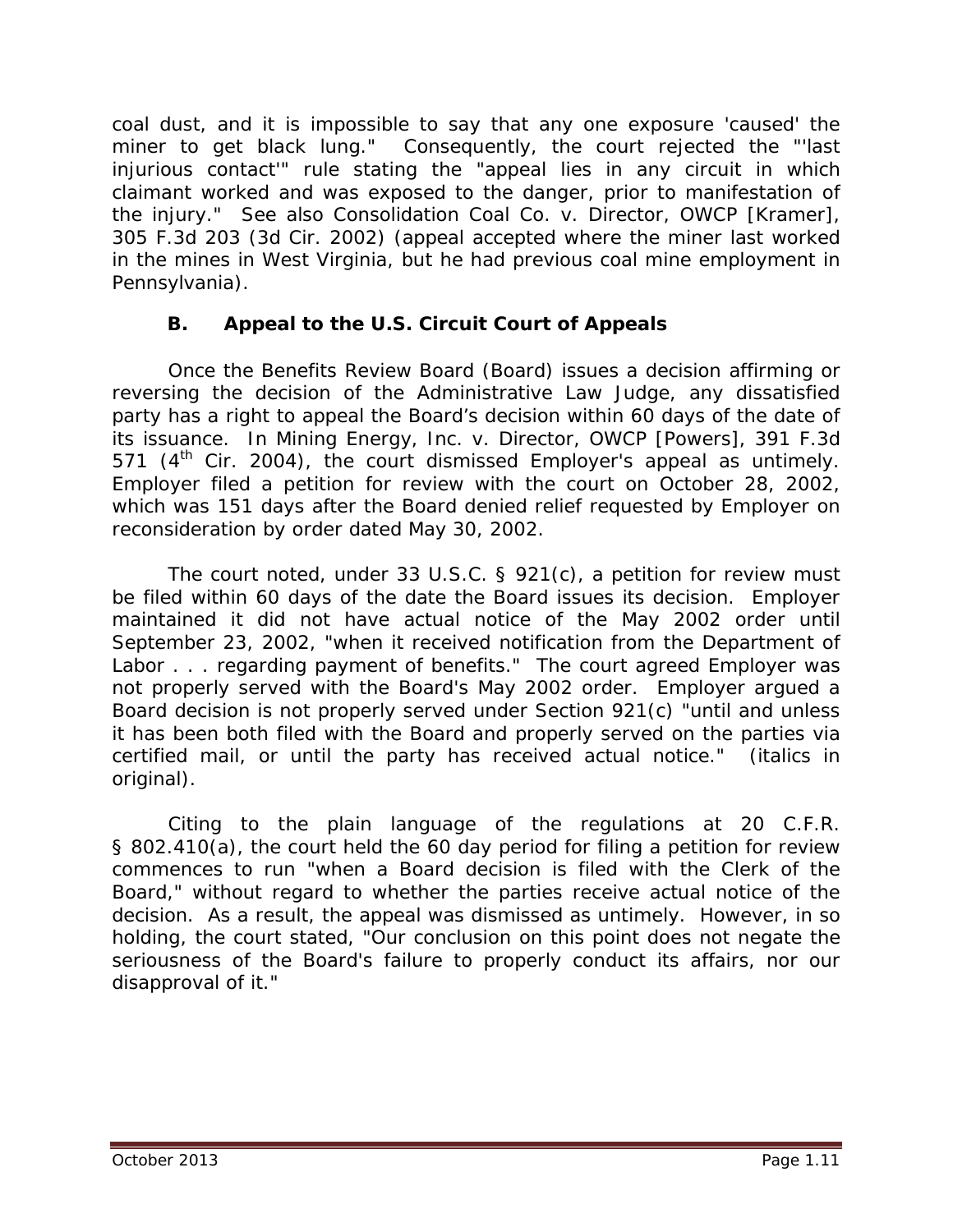## **C. Claims processing**

*Writ of certiorari* to the United States Supreme Court **^** Appeal to United States Circuit Court of Appeals for the circuit in which the miner last engaged in coal mine work (substantial evidence review) **^** Appeal to the Benefits Review Board (substantial evidence review) **^** Hearing and *de novo* record review at the Office of Administrative Law Judges **^** Timely request for hearing **^**

If Claimant is **finally adjudicated** to be entitled to benefits, then the designated employer must commence the payment of benefits. In those cases where interim benefits payments were made by the Black Lung Disability Trust Fund (Trust Fund) (*i.e.* where the District Director issued a proposed decision awarding benefits that was appealed), then Employer is required to reimburse the Trust Fund for all such monies paid with interest. If there is no designated employer, or the designated employer is financially incapable of paying the benefits, then benefits will continue to be paid from the Trust Fund. Finally, where the Director, OWCP, or an employer made interim payments to a claimant whose claim is finally denied, then proceedings to recover the overpayment are instituted before the District Director. *See* Chapter 17 for a discussion of overpayment claims.

Proposed decision and order by the District Director

#### **IV. Research tools**

The following is a list of research tools to assist in the adjudication of black lung claims. Many of these tools are available through the Office of Administrative Law Judge's website at http://oalj.dol.gov/.

The Federal Coal Mine Health and Safety Act of 1969, as amended, 30 U.S.C. §§ 901 - 962 (commonly referred to as the "Black Lung Benefits Act").

The implementing regulations at 20 C.F.R. Parts 410, 718, 725, and 727. Most claims presented for adjudication were filed after 1982 such that the procedural provisions at 29 C.F.R. Part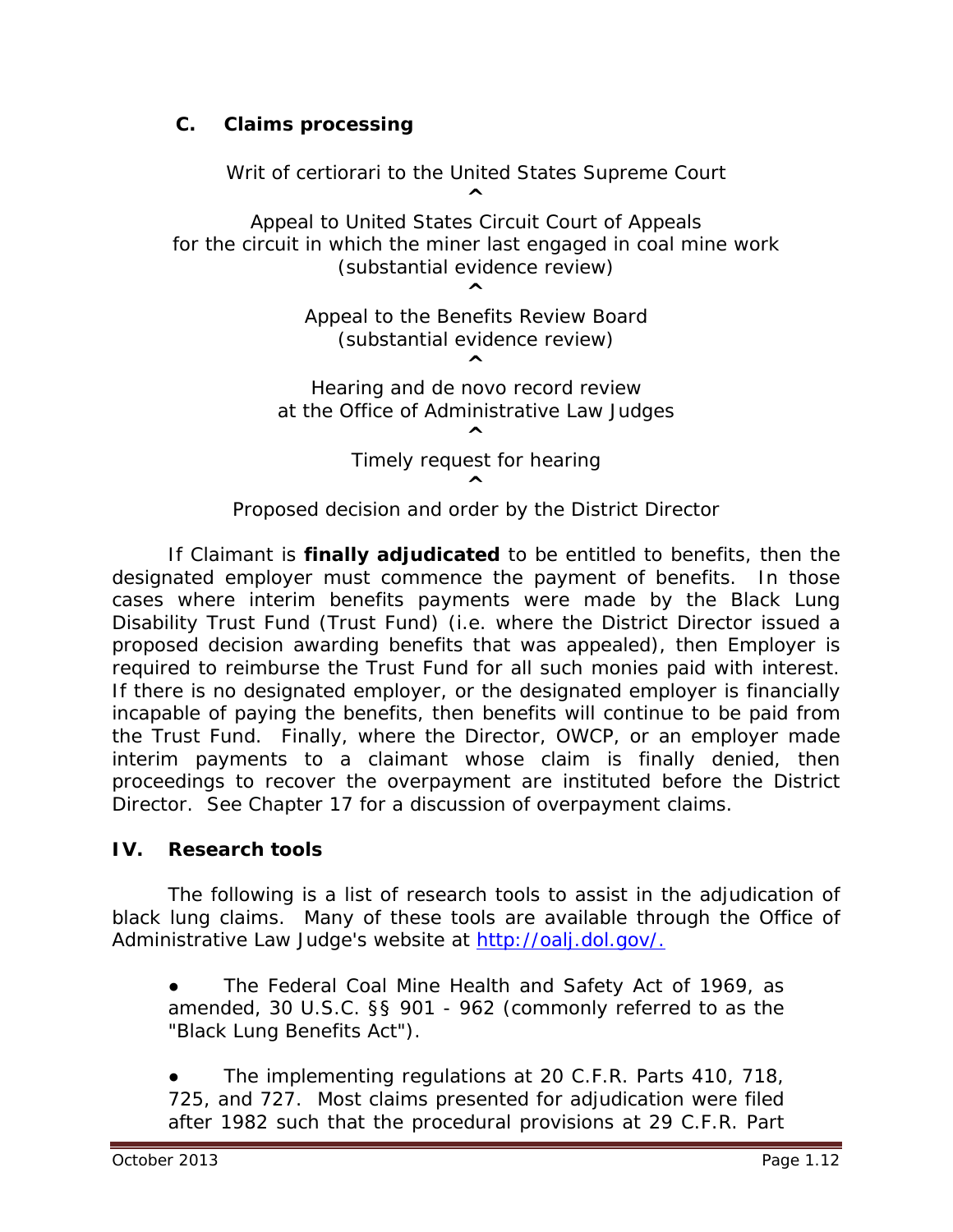18 and 20 C.F.R. Part 725 as well as the entitlement provisions at 20 C.F.R. Part 718 will be applicable. These regulatory provisions are available on the website. For a discussion of applicability of the amended regulations, *see* Chapters 4 and 5*.* 

The *Black Lung Reporter* is a multi-volume set of binders issued by Juris Publishing, and it constitutes the official reporter for published decisions of the Benefits Review Board. The *Reporter* also contains published Supreme Court and circuit court of appeals decisions as well as select decisions from Administrative Law Judges.

WESTLAW is an on-line research tool used for researching published (and some unpublished) Supreme Court, circuit court, and Benefits Review Board decisions in black lung. To research published black lung and longshore decisions of the Benefits Review Board using WESTLAW, you must access the "FWC-BRB" database.

● The *Judges' Benchbook: Black Lung Benefits Act* contains a summary of important statutory and regulatory provisions as well as case law. A supplement to the *Benchbook* is updated almost monthly, and is available on the website.

The "Black Lung" library at [www.oalj.dol.gov](http://www.oalj.dol.gov/) includes a "Standardized Evidence Summary Form," which may be downloaded and used for claims filed under the amended regulations. The website also contains a subpoena form for parties to download.

In addition, the website has links to other databases that provide information on physicians' qualifications. One link is the NIOSH B-reader list for chest x-ray readers that is prepared, and updated, by NIOSH.

There are two approaches for using the NIOSH B-reader list, and similar website sources of information. Some Administrative Law Judges only consider evidence presented in the four corners of the record. For example, if evidence regarding a physician's qualifications has not been submitted, then the Administrative Law Judge will not look at website (or other extrajudicial) sources of information; rather, s/he will conclude that the physician's qualifications are unknown.

Other Administrative Law Judges will look outside the formal record to ascertain physicians' qualifications. In such instances, the Administrative Law Judge must give notice of his or her intention to look outside the record